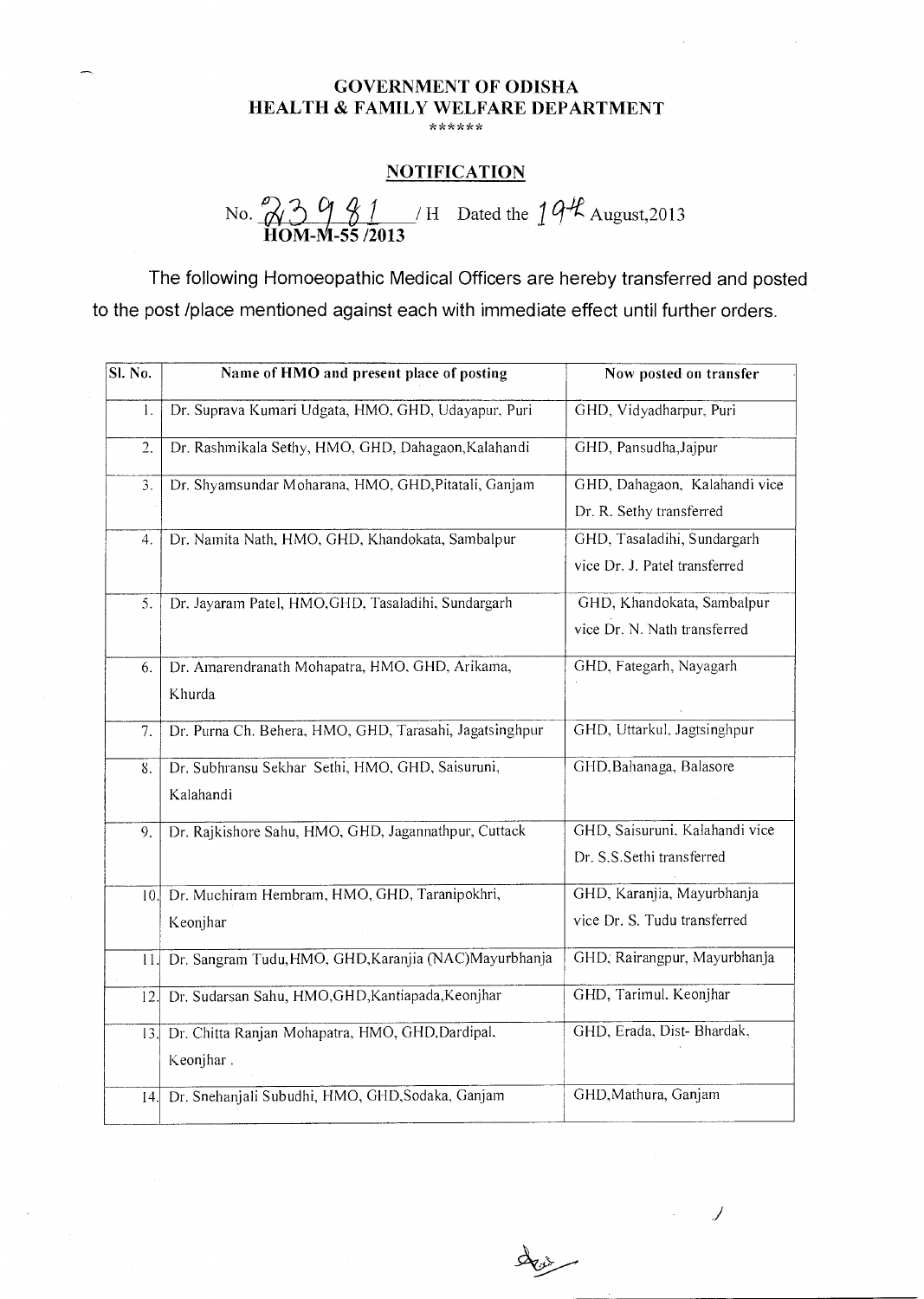| 15. | Dr. Bilasha Rath, HMO,GHD, Paliabindha, Bhadrak                                           | GHD, Kolha, Bhadrak                                                                    |
|-----|-------------------------------------------------------------------------------------------|----------------------------------------------------------------------------------------|
| 16. | Dr. Prafulla Kumar Mishra, HMO, GHD, Kolha, Bhadrak                                       | GHD, Deula, Bhadrak and<br>deployed to impart teaching in<br>UHMC&H, Rourkela          |
| 17. | Dr. Bimal Krishna Mohapatra, HMO, GHD, Rahania,<br>Bhadrak.                               | GHD, Sujansinghpur, Bhadrak<br>and deployed to impart teaching<br>in UHMC&H, Rourkela. |
| 18. | Dr. Kalinidi Ch. Sethy, HMO, GHD, Bangarasingha,<br>Cuttack.                              | GHD, Chanaghar, Khurda                                                                 |
| 19. | Dr. Rama Ch, Behera, HMO, GHD, Pratapur Mayurbhanja<br>deployed to Ranibandha,            | GHD, Pratapur Mayubhanja and<br>deployment to GHD, Ranibandha<br>is hereby cancelled   |
| 20. | Dr. Surendra Behera, HMO, GHD, Jaloi, Sonepur                                             | GHD, Malada, Ganjam                                                                    |
| 21. | Dr. Subodh Ku. Sahoo, HMO, GHD, Samarbag, Jharsuguda                                      | GHD, Jaloi, Sonepur vice<br>Dr. S.Behera transferred                                   |
| 22. | Dr. Sujata Behera, HMO, GHD, Keraragrh, Kendrapada                                        | GHD, Dahigaon, Cuttack                                                                 |
| 23. | Dr. Jitendra Ku. Mallick, HMO, GHD, Tina, Jajpur                                          | GHD, Hatasahi, Kendrapada                                                              |
| 24. | Dr. Prasanta Ku. Patel, HMO, GHD, Sankobahal, Sundargarh                                  | GHD, Talsara, Sambalpur                                                                |
| 25. | Dr. Arun Ku. Mallick, HMO, GHD, Ohada, Balasore                                           | LRHMO, Office of the DHMO,<br><b>Balasore</b>                                          |
| 26. | Dr. Sunita Sen, HMO, GHD, Balarampur, Balasore(deployed<br>to GHD, Jagannathpur, Bhadrak) | GHD, Jagannathpur, Bhadrak and<br>deployed to impart teaching in<br>UHMC&H, Rourkela.  |
| 27  | Dr. Shantilata Behera, HMO, GHD, Sunki, Koraput                                           | GHD, Golabai, Khurda                                                                   |
| 28. | Dr. Duryodhan Prusty, HMO, GHD, Langaleswar, Ganjam                                       | GHD, Sunki, Koraput Vice Dr.<br>Santilata Behera transferred                           |
| 29. | Dr. Dibakar Dalai, HMO, GHD, Rajingi, Nayagarh                                            | GHD, Dangarpada, Khurda                                                                |
| 30. | Dr. Basanta Ku. Dalai, HMO GHD, Dabri, Nuapada                                            | GHD, Balarampur, Balasore Vice<br>Dr. Sunita Sen transferred                           |
| 31. | Dr. Ranjan Ku. Mohanty, HMO, GHD, Kashipali, Baragarh                                     | GHD, Dabri, Nuapada Vice<br>Dr.<br>B.Dalai transferred                                 |
| 32. | Dr. Shelly Pattanaik, HMO, GHD, Khiching, Mayurbhanja                                     | HMO, Dr. ACHMC&H,<br>Bhubaneswar                                                       |
| 33. | Dr. Bhanja Kishore Sethy, HMO, GHD, Musanal, Kalahandi                                    | GHD, Haladharpur, Keonjhar                                                             |

Aut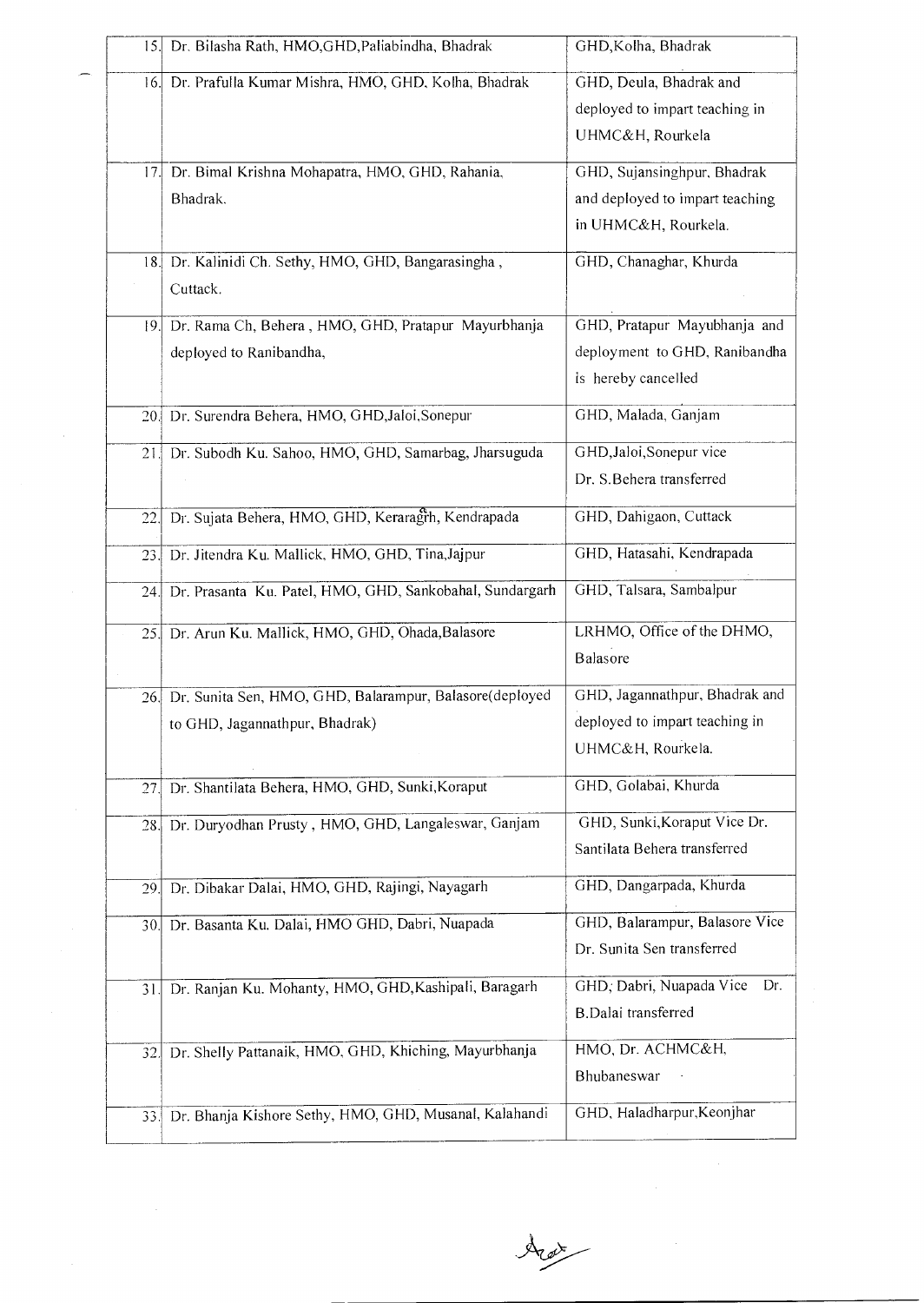| 34.I | Dr. Girija Bhusan Pradhan, HMO, GHD, Ambapal, Angul      | GHD, Musanal, Kalahandi vice                             |
|------|----------------------------------------------------------|----------------------------------------------------------|
|      |                                                          | Dr. B.K. Sethy Transferred                               |
|      | 35. Dr. Bishnupriya Behera, HMO, GHD, Jadaguda,          | GHD, Karadagarh, Nayagarh,                               |
|      | Nawarangpur                                              | vice Dr. B.S. Nayak transferred                          |
|      | 36. Dr. Sankarsan Sahoo, HMO, GHD, Patuari, Jagtsinghpur | GHD, Jadaguda, Nawarangpur                               |
|      |                                                          | Vice Dr. B.Behera transferred                            |
| 37.  | Dr. Anjali Ray, HMO, GHD, Paik Purunakote, Dhenkanal     | GHD, Poitara, Dist-Puri                                  |
| 38.  | Dr. Sangarm Kesari Swain, HMO, GHD, Amunda, Koraput      | GHD, Manijanga, Nimapada                                 |
|      |                                                          | Dist-Puri                                                |
| 39.  | Dr. Sanjaya Mallick, HMO, GHD, Bhubanpati, Puri          | GHD, Amunda, Koraput vice Dr.                            |
|      |                                                          | S.K. Swain transferred                                   |
| 40.  | Dr. Narayan Prasad Acharya, HMO, GHD, Puruna             | GHD, Bodhpur, Jagatsinghpur                              |
|      | Gopinathpur, Kendrapara                                  |                                                          |
| 41   | Dr. Prashanta Kumar Pal, HMO, GHD, Gadigan, Mayurbhanj   | GHD, Singda, Mayurbhanj                                  |
|      | Dr. Banashree Lenka, LRHMO O/O the DHMO, Dhenkanal       | LRHMO, O/O DHMO,                                         |
| 42.  |                                                          | Bhubaneswar                                              |
|      |                                                          | GHD, Gopinathpur, Cuttack                                |
| 43.  | Dr. Prabeenbala Panda, HMO, GHD, Balia, Jagatsinghpur    |                                                          |
| 44.  | Dr. Ananta Kumar Mohapatra, HMO, GHD, Dumubuguda,        | GHD, Jagannathpur, Jajpur                                |
|      | Koraput                                                  |                                                          |
| 45.  | Dr. Nihar Ranjan Sinha. HMO, GHD, Kumarpur, Cuttack      | GHD, Dumubuguda, Koraput                                 |
|      |                                                          | vice Dr. A. K. Mohapatra                                 |
|      |                                                          | transferred                                              |
| 46.  | Dr. Golak Bihari Nayak, HMO, GHD, Betaligaon, Bhadrak    | GHD, Dimiria, Keonjhar                                   |
| 47.  | Dr. Laxminarayan Mahana, HMO, GHD, Madarangajodi,        | GHD, Mahisapata, Balasore.                               |
|      | Mayurbhanja                                              |                                                          |
| 48.  | Dr. Balaram Sahoo, HMO, GHD, Benipalli, Ganjam           | GHD, Badakodanda, Ganjam                                 |
|      |                                                          | Vice Dr. B.K. Subudhi                                    |
|      |                                                          | transferred                                              |
| 49.  | Dr. B.K. Subudhi GHD, HMO, Badakodanda, Ganjam           | GHD, Benipalli, Ganjam and                               |
|      |                                                          | deployed to work at                                      |
|      |                                                          | ACHMC&H, Bhubaneswar                                     |
| 50.  | Dr. Purusotam Naik, HMO, GHD, Akul, Mayurbhanja          | GHD, Dighi, Mayurbhanja                                  |
| 51.  | Dr. Rajendra Narayan Sahoo, HMO, GHD,                    | GHD, Dukum, Rayagada                                     |
|      | Putruguda, Rayagada                                      |                                                          |
| 52.  | Dr. Kishore Ku. Patro, HMO, GHD, Baraguda, Koraput       | GHD, Bankisole, Mayurbhanja                              |
|      |                                                          | and deployed to impart teaching<br>in BPHMC&H, Berhampur |
| 53.  | Dr. Aswini Ku. Mohanty, HMO, GHD, Kulang, Ganjam         | GHD, Baraguda, Koraput vice                              |
|      |                                                          | Dr. K.K. Patro transferred                               |
|      |                                                          |                                                          |

Avr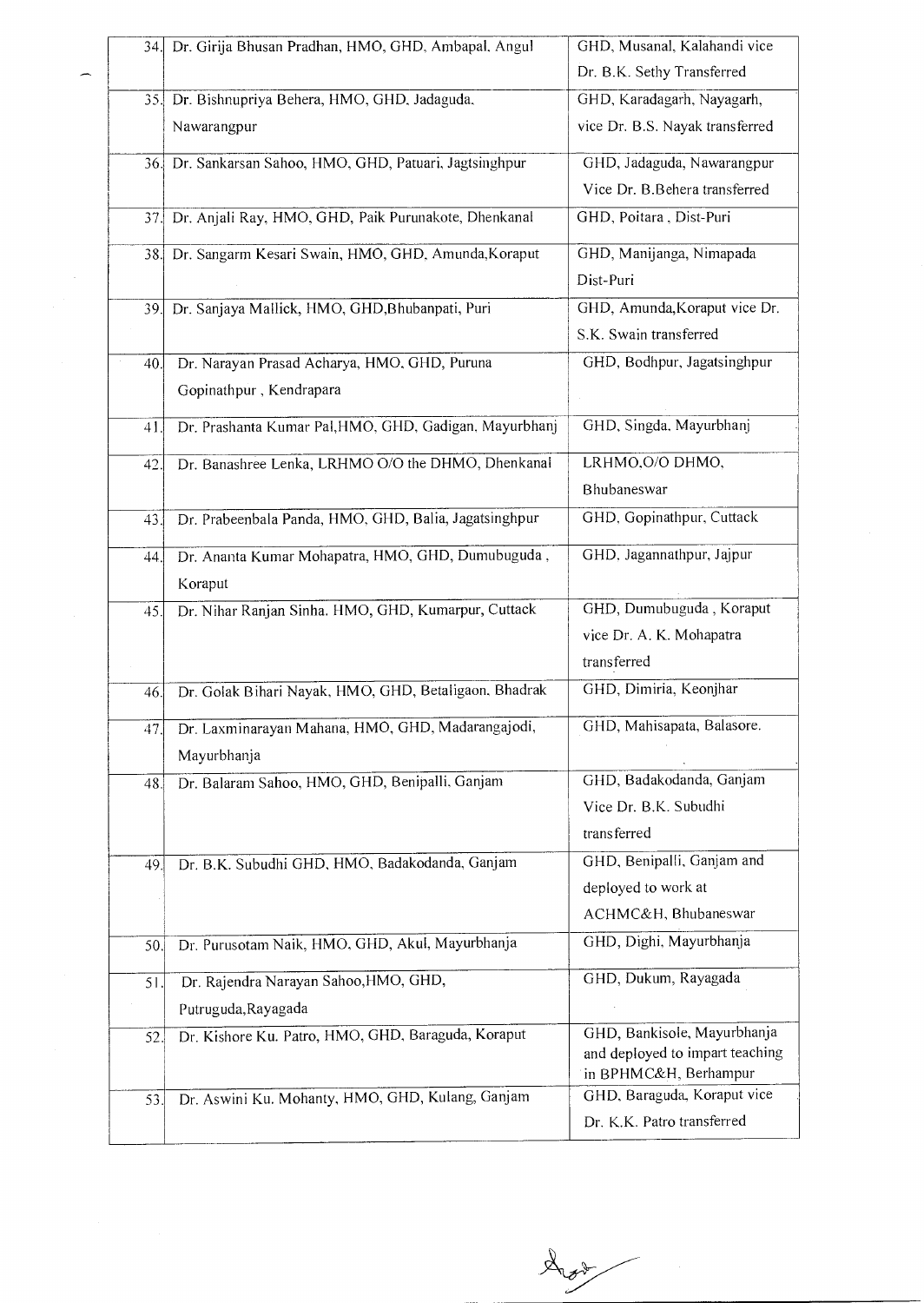| 54.  | Dr. Rabindra Ku. Panda, HMO, GHD, Chingudiaghai,                                               | LRHMO, O/o DHMO,                                                                                                   |
|------|------------------------------------------------------------------------------------------------|--------------------------------------------------------------------------------------------------------------------|
|      | Ganjam                                                                                         | Berhampur                                                                                                          |
| 55.  | Dr. Sudhanshu Sekhar Samantaray, HMO, GHD, Malisira,<br>Bolangir                               | GHD, Ghenupali, Sambalpur.                                                                                         |
|      | 56. Dr. Ninu Behera, HMO, GHD, Ghatipur, Dhenkanal                                             | GHD, Malisira, Bolangir vice Dr.                                                                                   |
|      |                                                                                                | S.S.Samantray transferred                                                                                          |
| 57.I | Dr. Sasmita Mandal, HMO, GHD, Bhuinbruti, Bhadark                                              | GHD, Kasabajaypur, Balasore                                                                                        |
| 58.  | Dr. Nrushingha Ch. Parija, HMO, GHD, Ramakrushnapur,<br>Cuttack                                | GHD, Janardanpur, Cuttack                                                                                          |
| 59   | Dr. Nalini Dei, HMO, GHD, Bhimpur, Khurda                                                      | GHD, Pradhansahi, Khurda vice<br>Dr. S. Mallick transferred                                                        |
| 60.  | Dr. Satyendu Mallick, HMO. GHD, Pradhansahi, Khurda                                            | GHD, Bhimpur, Khurda vice Dr.<br>N.Dei transferred and deployed to<br>impart teaching in O.M.C, H&R,<br>Sambalpur. |
| 61.  | Dr. Bhabani Shankar Nayak, HMO, GHD, Karadagarh,<br>Nayagarh deputed to GHD, Solapat, Nayagarh | GHD, Solapat, Nayagarh                                                                                             |
| 62.  | Dr. Mamata Behera, HMO, GHD, Baluria, Kendrapada                                               | GHD, Prataprudrapur, Khurda                                                                                        |

The permission of State Election Commission has been obtained for transfer and posting of above Homoeopathic Medical Officers vide letter No. 4392/SEC dt. 16.08.2013 of Secretary, State Election Commission, Odisha, Bhubaneswar

÷,

By order of the Governor

 $\bar{\gamma}$ 

Under Secretary to Government